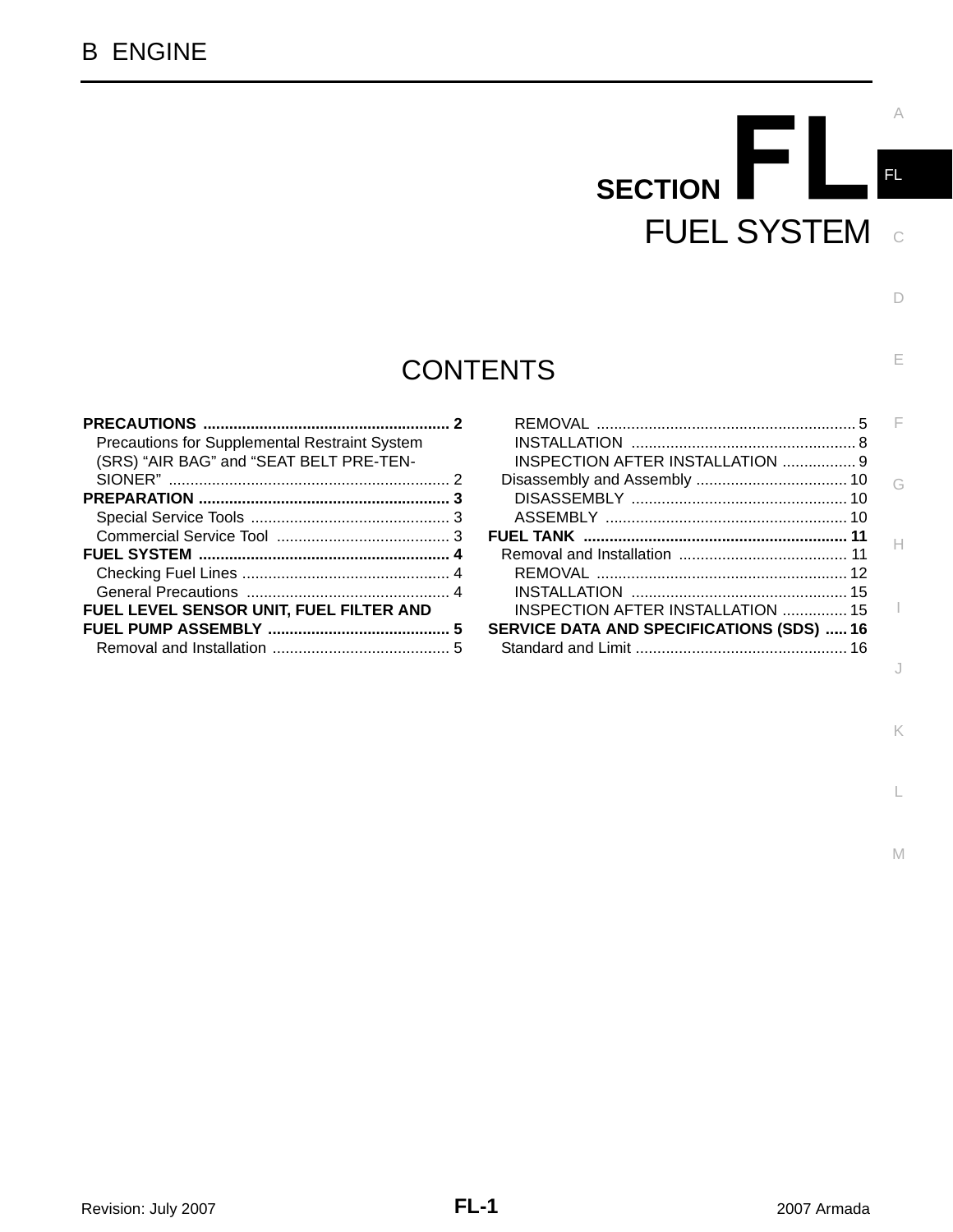# **PRECAUTIONS**

# <span id="page-1-0"></span>**PRECAUTIONS** PFP:00001

### <span id="page-1-1"></span>**Precautions for Supplemental Restraint System (SRS) "AIR BAG" and "SEAT BELT PRE-TENSIONER"** EBS00VDT

The Supplemental Restraint System such as "AIR BAG" and "SEAT BELT PRE-TENSIONER", used along with a front seat belt, helps to reduce the risk or severity of injury to the driver and front passenger for certain types of collision. This system includes seat belt switch inputs and dual stage front air bag modules. The SRS system uses the seat belt switches to determine the front air bag deployment, and may only deploy one front air bag, depending on the severity of a collision and whether the front occupants are belted or unbelted. Information necessary to service the system safely is included in the SRS and SB section of this Service Manual.

#### **WARNING:**

- **To avoid rendering the SRS inoperative, which could increase the risk of personal injury or death in the event of a collision which would result in air bag inflation, all maintenance must be performed by an authorized NISSAN/INFINITI dealer.**
- Improper maintenance, including incorrect removal and installation of the SRS, can lead to per**sonal injury caused by unintentional activation of the system. For removal of Spiral Cable and Air Bag Module, see the SRS section.**
- Do not use electrical test equipment on any circuit related to the SRS unless instructed to in this **Service Manual. SRS wiring harnesses can be identified by yellow and/or orange harnesses or harness connectors.**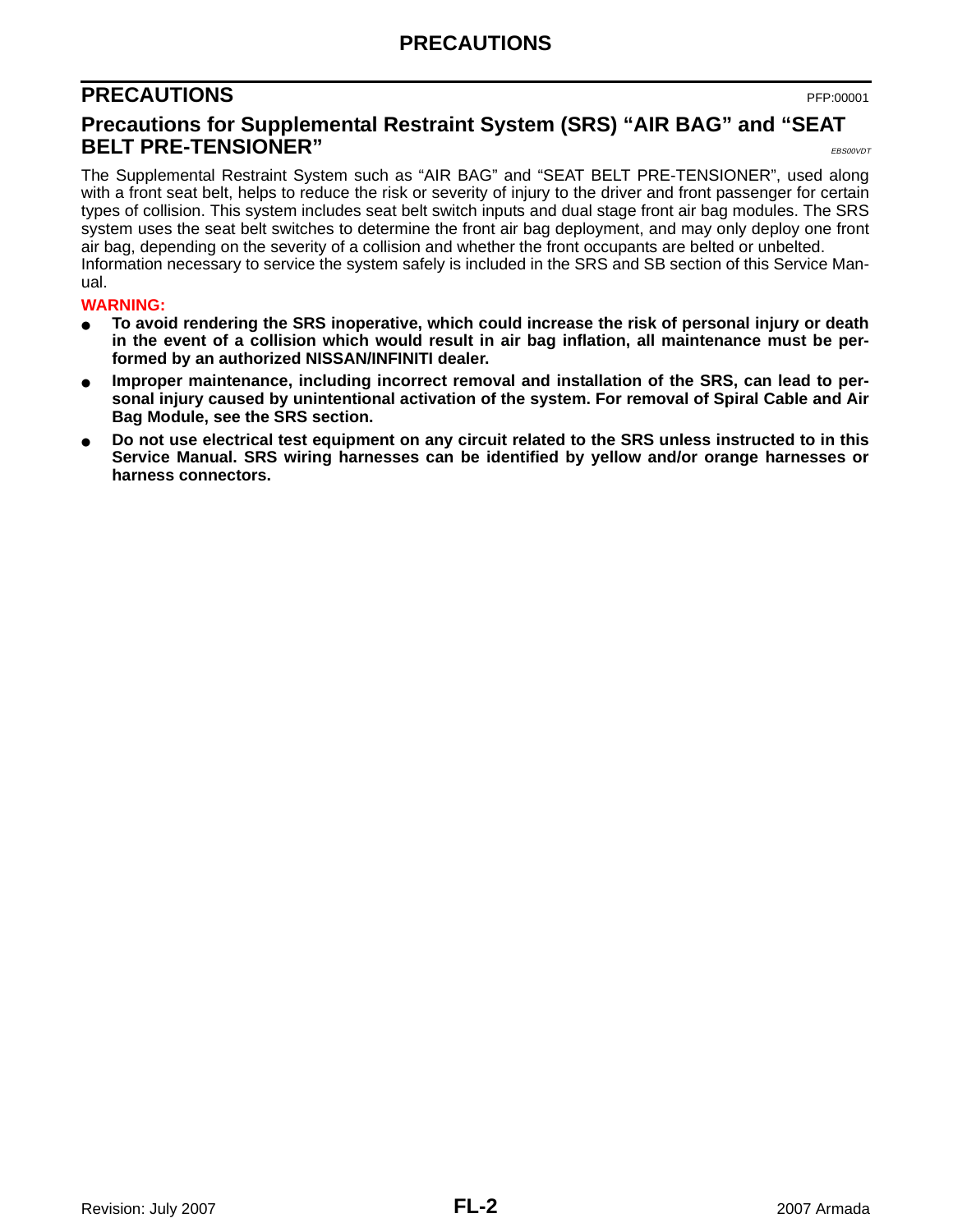## **PREPARATION**

# <span id="page-2-1"></span><span id="page-2-0"></span>**PREPARATION Special Service Tools** EBS00VDU

A

The actual shapes of the Kent-Moore tools may differ from those of the special tools illustrated here.

<span id="page-2-2"></span>

| Tool number<br>(Kent-Moore No.)<br>Tool name |           | Description                                 | <b>FL</b>    |
|----------------------------------------------|-----------|---------------------------------------------|--------------|
| $(J-46536)$<br>Fuel tank lock ring tool      | ಄         | Removing and installing fuel tank lock ring | $\mathsf{C}$ |
|                                              |           |                                             | D            |
|                                              | LBIA0398E |                                             |              |
| <b>Commercial Service Tool</b>               |           | EBS00VDV                                    |              |
| Tool name                                    |           | Description                                 | F            |
| Power tool                                   |           | Loosening bolts and nuts                    |              |
|                                              |           |                                             | G            |
|                                              | PBIC0190E |                                             | н            |

J

K

L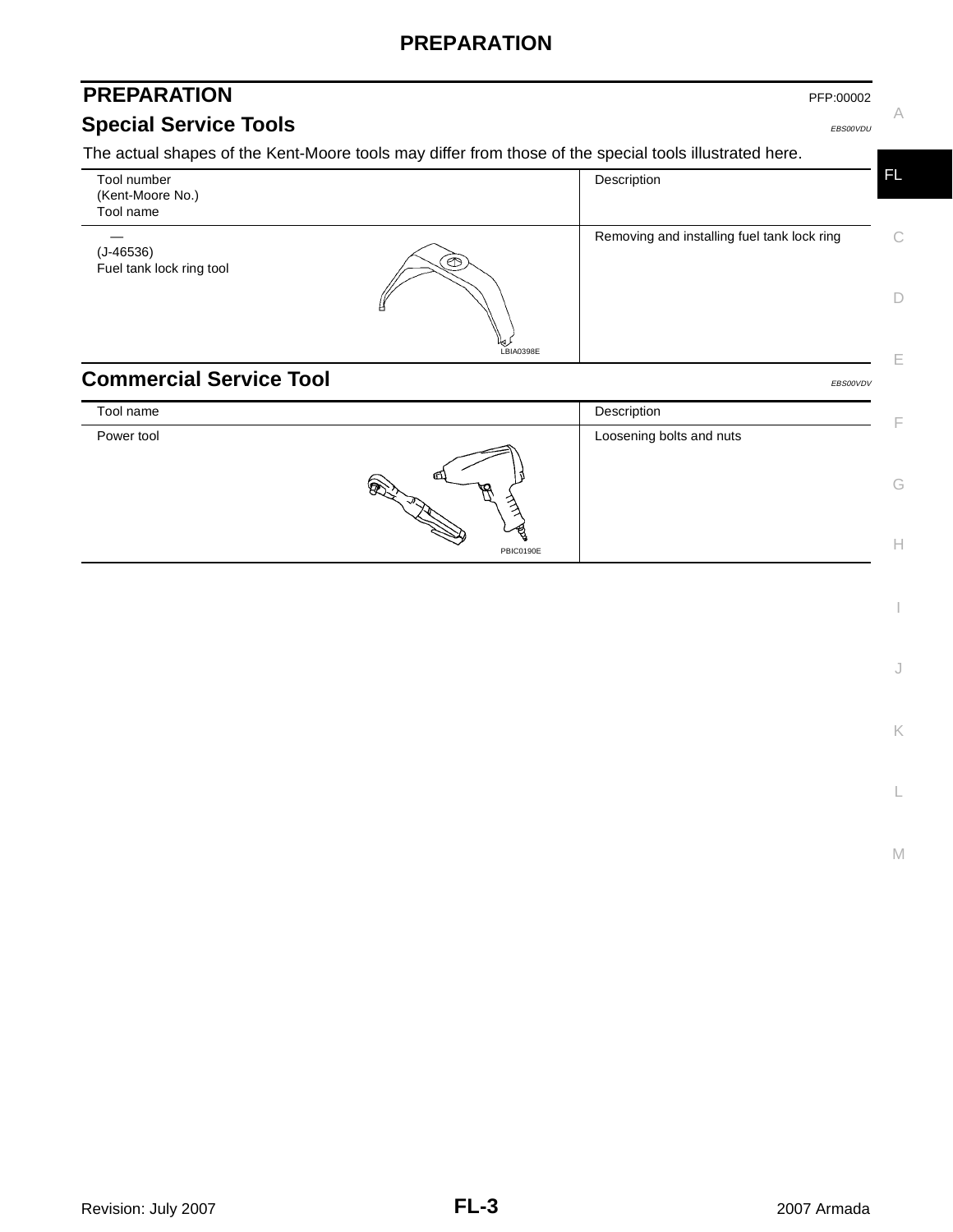# <span id="page-3-0"></span>**FUEL SYSTEM** PFP:17503

#### <span id="page-3-1"></span>**Checking Fuel Lines** EBS00VDW **EBS00VDW**

Inspect fuel lines, fuel filler cap and fuel tank for improper attachment, leaks, cracks, damage, loose connections, chafing or deterioration.

If necessary, repair or replace damaged parts.

# Engine Fuel line Fuel tank SMA803A

#### <span id="page-3-2"></span>**General Precautions** Executions EXACUTE: **CONDITIONS**

#### **WARNING:**

**When replacing fuel line parts, be sure to observe the following.**

- Put a "CAUTION: FLAMMABLE" sign in the workshop.
- Be sure to work in a well ventilated area and furnish workshop with a CO<sub>2</sub> fire extinguisher.
- **Do not smoke while servicing fuel system. Keep open flames and sparks away from the work area. CAUTION:**
- Before removing fuel line parts, carry out the following procedures:
- **– Put drained fuel in an explosion-proof container and put the lid on securely. Keep the container in safe area.**
- **– Release fuel pressure from the fuel lines. Refer to EC-87, "FUEL PRESSURE RELEASE" .**
- **– Disconnect the battery negative terminal.**
- Always replace O-rings and clamps with new ones.
- Do not kink or twist hoses when they are being installed.
- After connecting the fuel tube quick connectors, make sure **the quick connectors are secure. Ensure that the connector and resin tube do not contact any adjacent parts.**
- **After installing tubes, make sure there is no fuel leakage at connections in the following steps.**
- **– Apply fuel pressure to fuel lines with turning ignition switch ON (with engine stopped). Then check for fuel leaks at connections.**
- **– Start the engine and rev it up and check for fuel leaks at connections.**
- Use only a Genuine NISSAN fuel filler cap as a replacement. **If an incorrect fuel filler cap is used, the MIL may come on.**
- **For servicing "Evaporative Emission System" parts, refer to EC-32, "EVAPORATIVE EMISSION SYSTEM" .**
- **For servicing "On Board Refueling Vapor Recovery (ORVR)" parts, refer to EC-39, "ON BOARD REFUELING VAPOR RECOVERY (ORVR)" .**

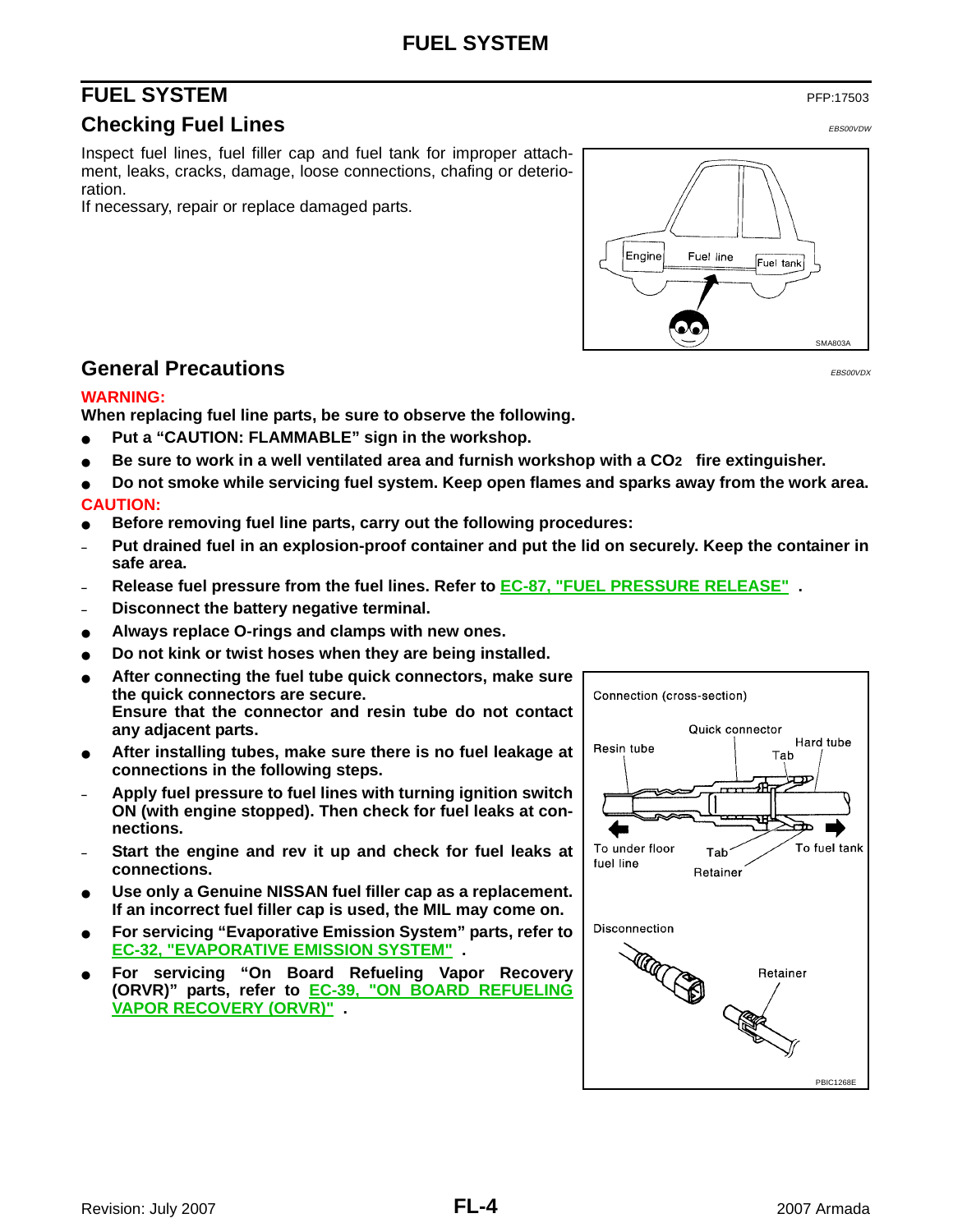# <span id="page-4-0"></span>**FUEL LEVEL SENSOR UNIT, FUEL FILTER AND FUEL PUMP ASSEMBLY** PFP:17042 **Removal and Installation** Example 2014 12:30 and EBS00VDY

<span id="page-4-1"></span>

#### <span id="page-4-2"></span>**REMOVAL**

#### **WARNING:**

#### M **Follow the "General Precautions" before working on the fuel system. Refer to [FL-4, "General Precau](#page-3-2)[tions"](#page-3-2) .**

- 1. Remove the fuel filler cap to release the pressure from inside the fuel tank.
- 2. Check the fuel level on level gauge. If the fuel gauge indicates more than the level as shown (full or almost full), drain the fuel from the fuel tank until the fuel gauge indicates the level as shown, or less.
	- If the fuel pump does not operate, use the following procedure to drain the fuel to the specified level.
- a. Insert a suitable hose of less than 15 mm (0.59 in) diameter into the fuel filler pipe through the fuel filler opening to drain the fuel from fuel filler pipe.
- b. Remove the LH rear wheel and tire. Refer to WT-7, "Rotation".



A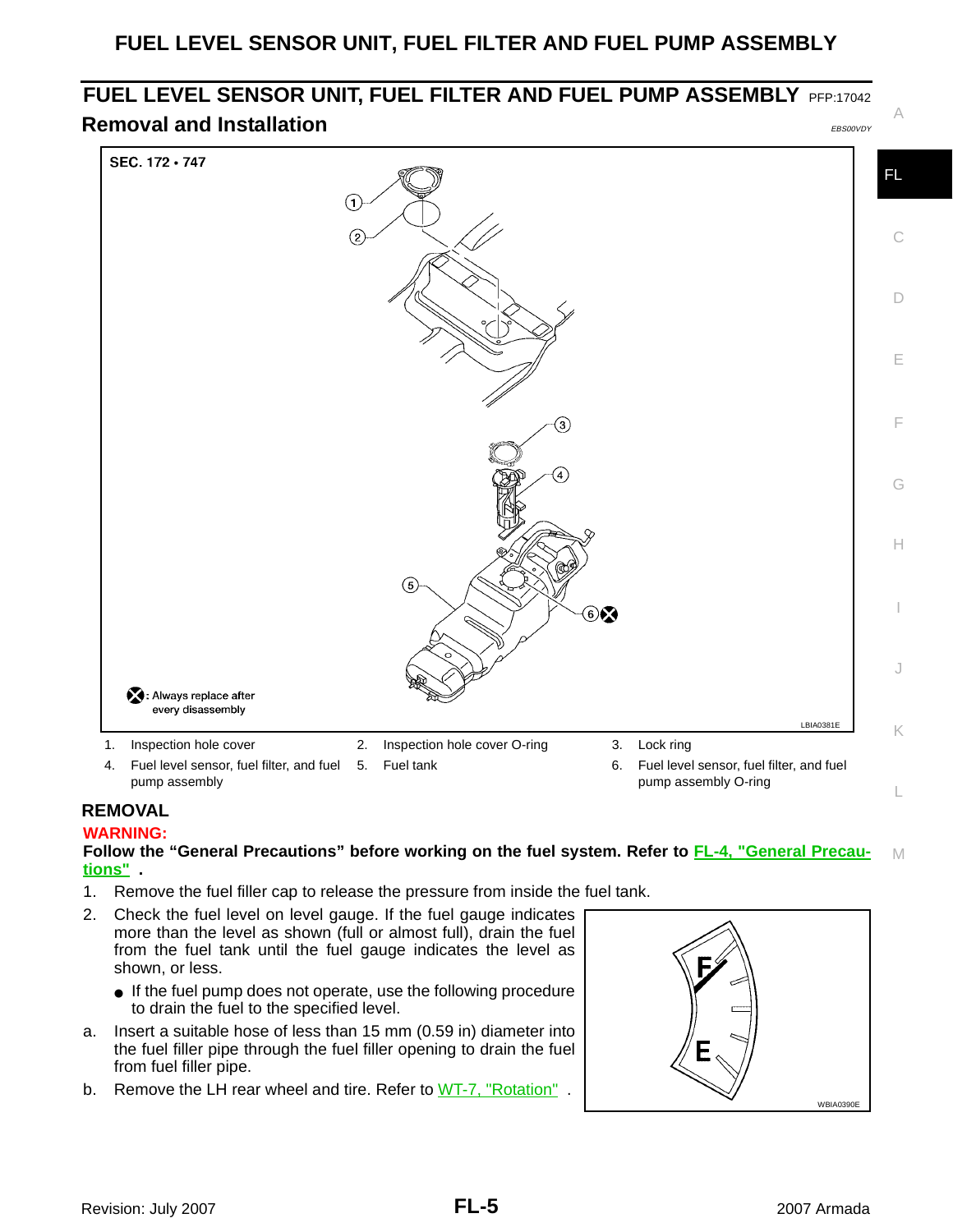#### c. Remove the fuel filler pipe shield.



- o, Fuel filler hose Fuel filler  $\mathsf{V}$ ent hose pipe quick connector LBIA0386E
- d. Disconnect the fuel filler hose from the fuel filler pipe.

- e. Insert a suitable hose into the fuel tank through the fuel filler hose to drain the fuel from the fuel tank.
	- As a guide, the fuel level reaches the fuel gauge position as shown, or less, when approximately 14 liters (3 3/4 US gal, 3 1/8 Imp gal) of fuel are drained from the fuel tank.
- 3. Release the fuel pressure from the fuel lines. Refer to **EC-87, "FUEL PRESSURE RELEASE"**.
- 4. Disconnect the battery negative terminal.
- 5. Remove the second row LH rear seat and the third row rear seat. Refer to **SE-96, "THIRD SEAT"**.
- 6. Remove the second and third row rear seat belt buckles mounted on the floor. Refer to SB-3, "SEAT BELTS".
- 7. Remove the LH center pillar trim, the LH rear trim panel, and the LH rear side door kick plate and weather stripping. Refer to **EI-31, "BODY SIDE TRIM"**.
- 8. Remove the second row rear center console and base, if equipped. Refer to EI-34, "FLOOR TRIM".
- 9. Reposition the floor carpet out of the way to access the inspection hole cover, located under the center LH rear seat.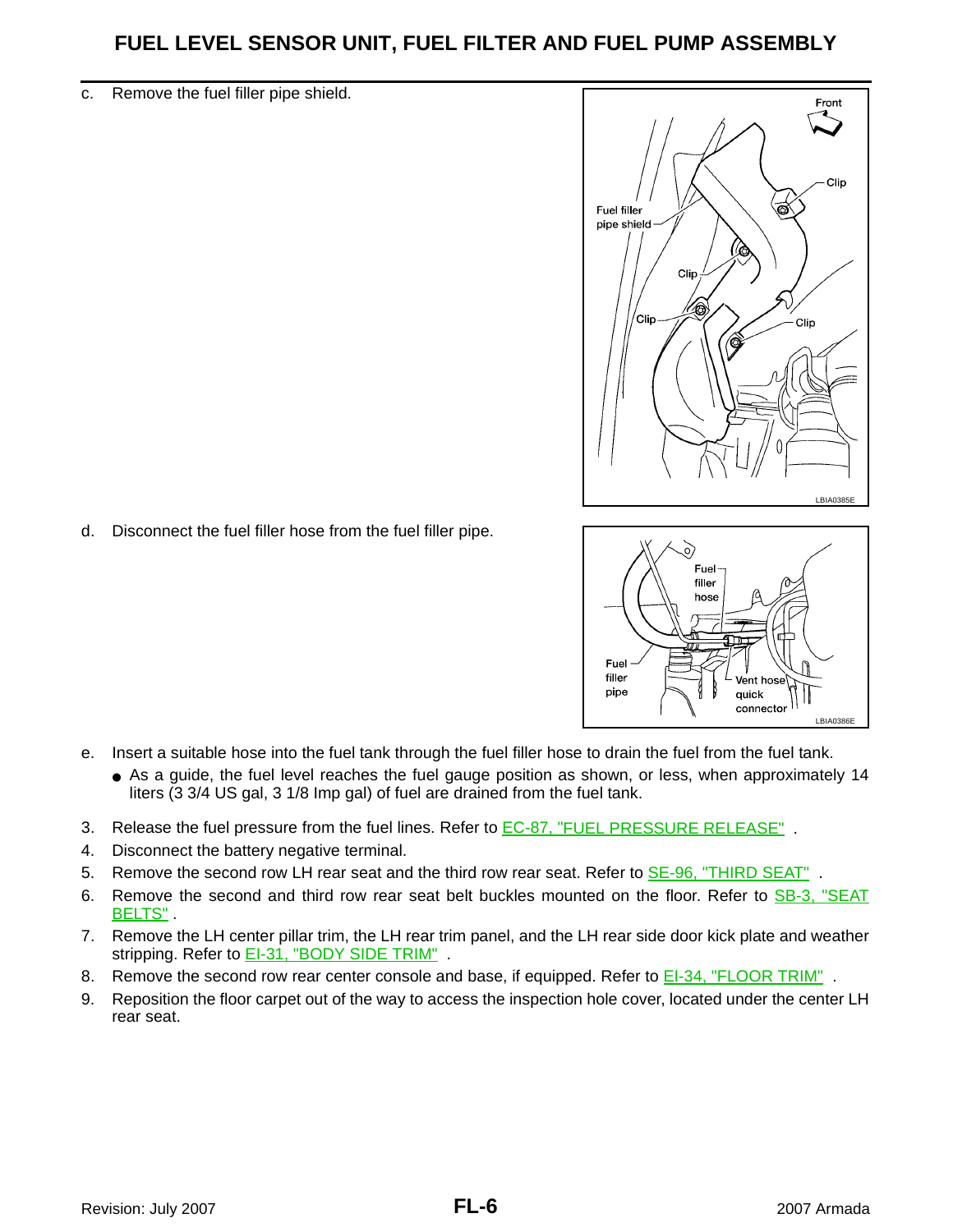- 10. Remove the inspection hole cover by turning the retainers 90° degrees clockwise.
	- Remove the O-ring.

11. Disconnect the fuel level sensor, fuel filter, and fuel pump assembly electrical connector, the EVAP hose, and the fuel feed hose.

Disconnect the quick connector as follows:

- Hold the sides of the connector, push in tabs and pull out the tube.
- If the connector and the tube are stuck together, push and pull several times until they start to move. Then disconnect them by pulling.





 $\circ$ 

Fuel level

assembly

electrical connector

and fuel pump

sensor. fuel filter

M

L

C

A

D

E

F

G

LBIA0383E

⊗

Fuel

feed

hose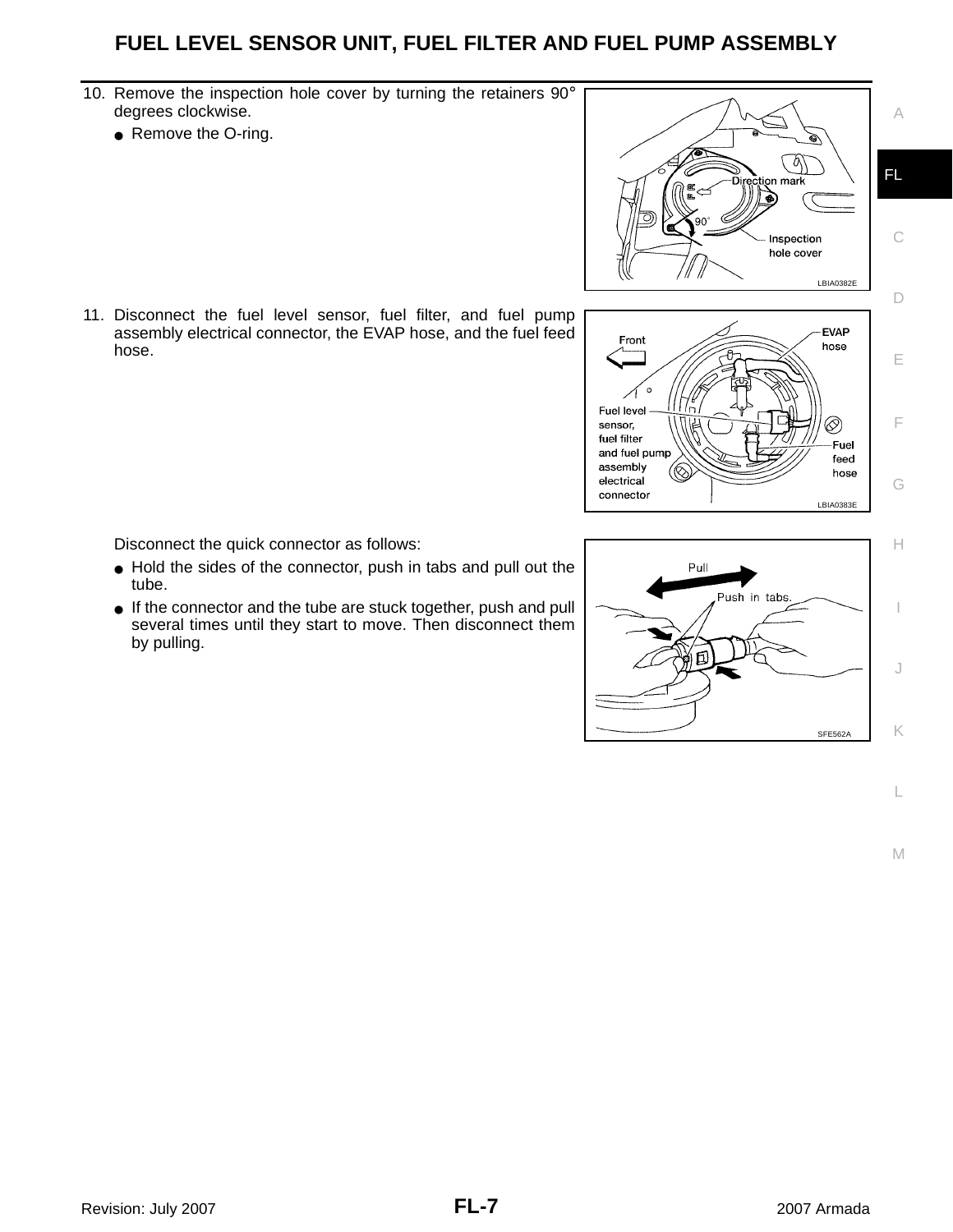#### **CAUTION:**

- **The quick connector can be disconnected when the tabs are completely depressed. Do not twist the quick connector more than necessary.**
- **Do not use any tools to disconnect the quick connector.**
- **Keep the resin tube away from heat. Be especially careful when welding near the tube.**
- **Prevent any acid liquids such as battery electrolyte, from getting on the resin tube.**
- **Do not bend or twist the resin tube during connection.**
- **Do not remove the remaining retainer on the hard tube (or the equivalent) except when the resin tube or the retainer is replaced.**
- **When the resin tube or hard tube, or the equivalent, is replaced, also replace the retainer with a new one (white colored retainer).**

● **To keep the quick connector clean and to avoid damage and contamination from foreign materials, cover the quick connector with plastic bags or suitable material as shown.** 

12. Remove the lock ring using Tool.

#### **Tool number : — (J-46536)**

13. Remove the fuel level sensor, fuel filter, and fuel pump assembly. Remove and discard the fuel level sensor, fuel filter, and fuel pump assembly O-ring.

#### **CAUTION:**

- **Do not bend the float arm during removal.**
- **Avoid impacts such as dropping when handling the components.**

#### <span id="page-7-0"></span>**INSTALLATION**

Installation is in the reverse order of removal.

- For installation, use a new fuel level sensor, fuel filter, and fuel pump assembly O-ring.
- Connect the quick connector as follows:
- Check the connection for any damage or foreign materials.
- Align the connector with the pipe, then insert the connector straight into the pipe until a click is heard.





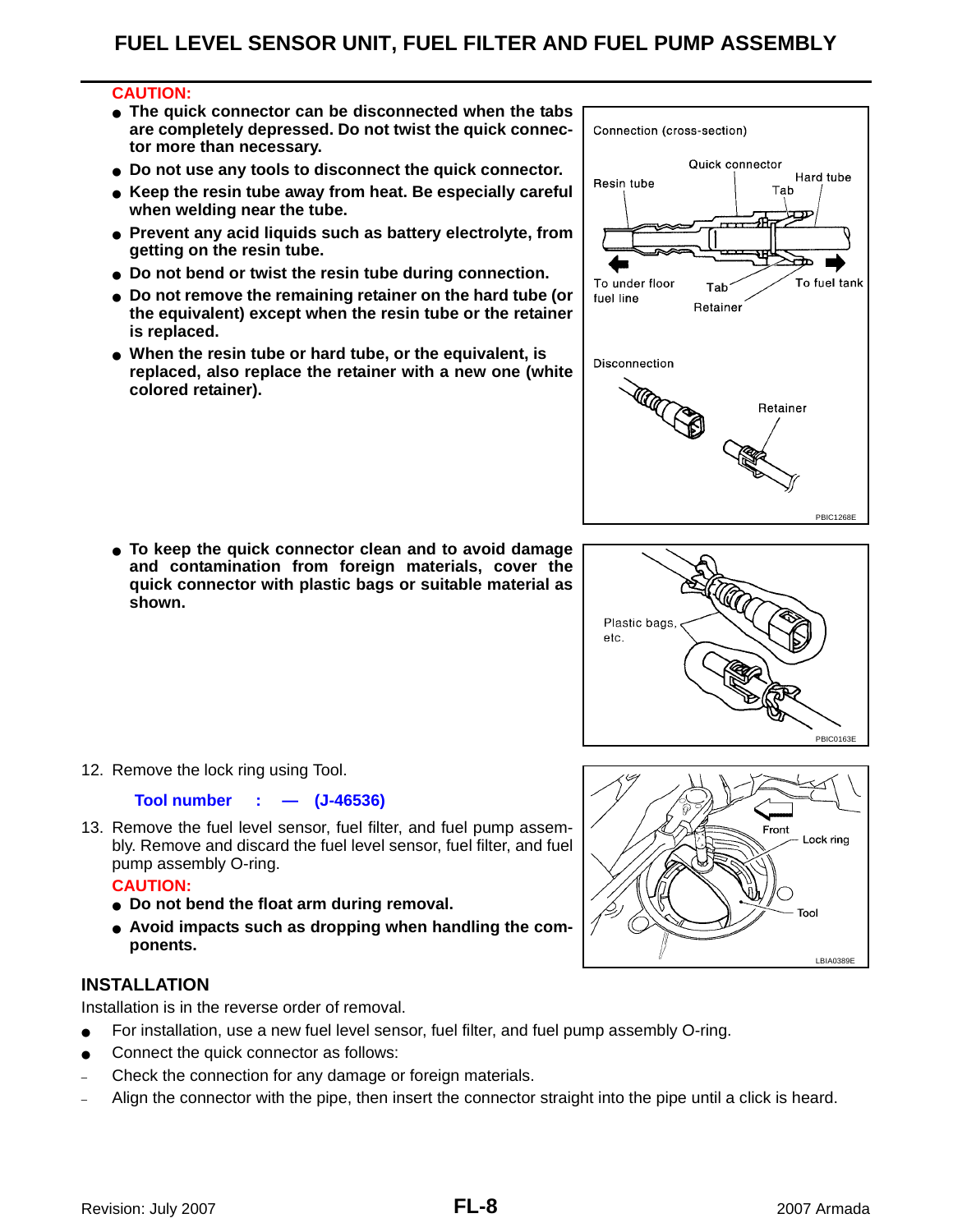- After connecting the quick connector, make sure that the connection is secure by checking as follows:
- Pull the tube and the connector to make sure they are securely connected.
- Visually inspect the connector to make sure the two retainer tabs are securely connected.



#### <span id="page-8-0"></span>**INSPECTION AFTER INSTALLATION**

- 1. Turn the ignition switch ON but do not start engine, then check the fuel pipes and hose connections for leaks while applying fuel pressure to the system.
- 2. Start the engine and rev it above idle speed, then check that there are no fuel leaks at any of the fuel pipe and hose connections.

G

H

I

J

K

L

M

E

F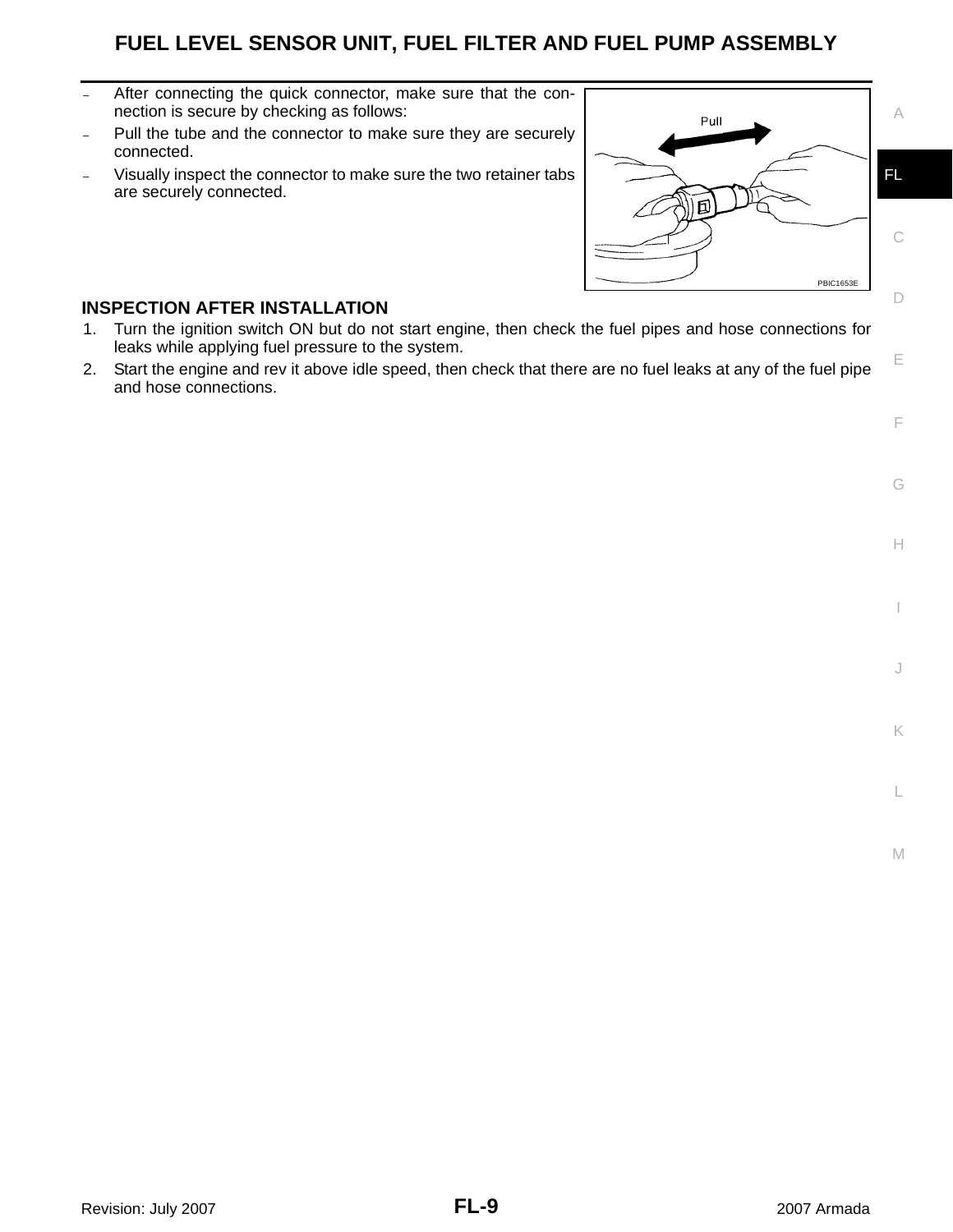# <span id="page-9-0"></span>**Disassembly and Assembly EDISON CONSTRUCTER CONSTRUCTED ASSOCIATED Fuel Level Sender Unit** ি  $(2)$ [חם]  $\left( 3\right)$  $\Omega$ WAIA0111E 1. Harness connector 2. Sending unit module 3. Fuel sensor

4. Floater arm assembly

#### <span id="page-9-1"></span>**DISASSEMBLY**

- 1. Disconnect the harness connectors (1).
- 2. Remove the fuel sensor (3) from the pump assembly.
- 3. Remove the sending unit module (2) and floater arm assembly(5).

#### <span id="page-9-2"></span>**ASSEMBLY**

Assembly is the reverse order of disassembly.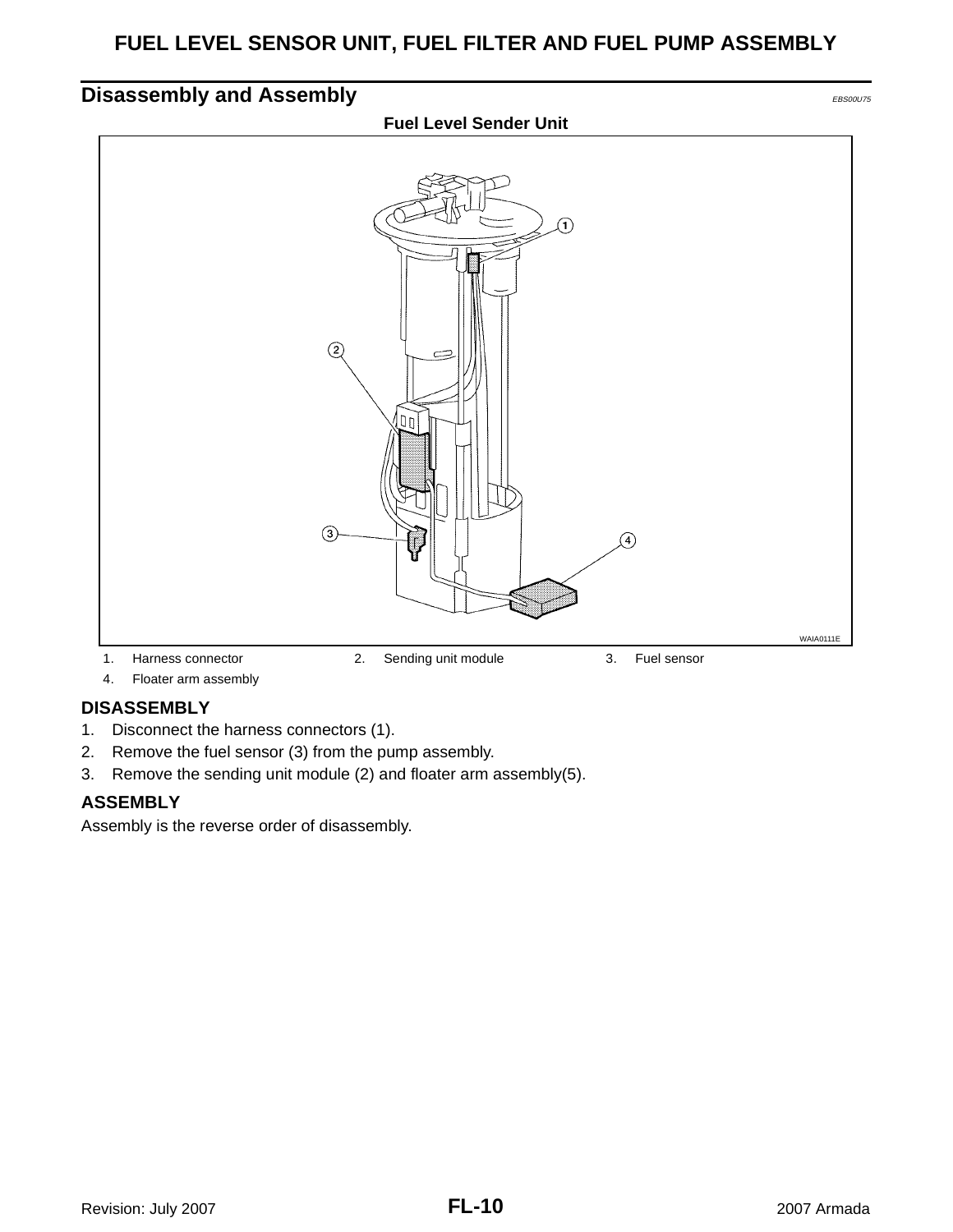**FUEL TANK**

<span id="page-10-1"></span><span id="page-10-0"></span>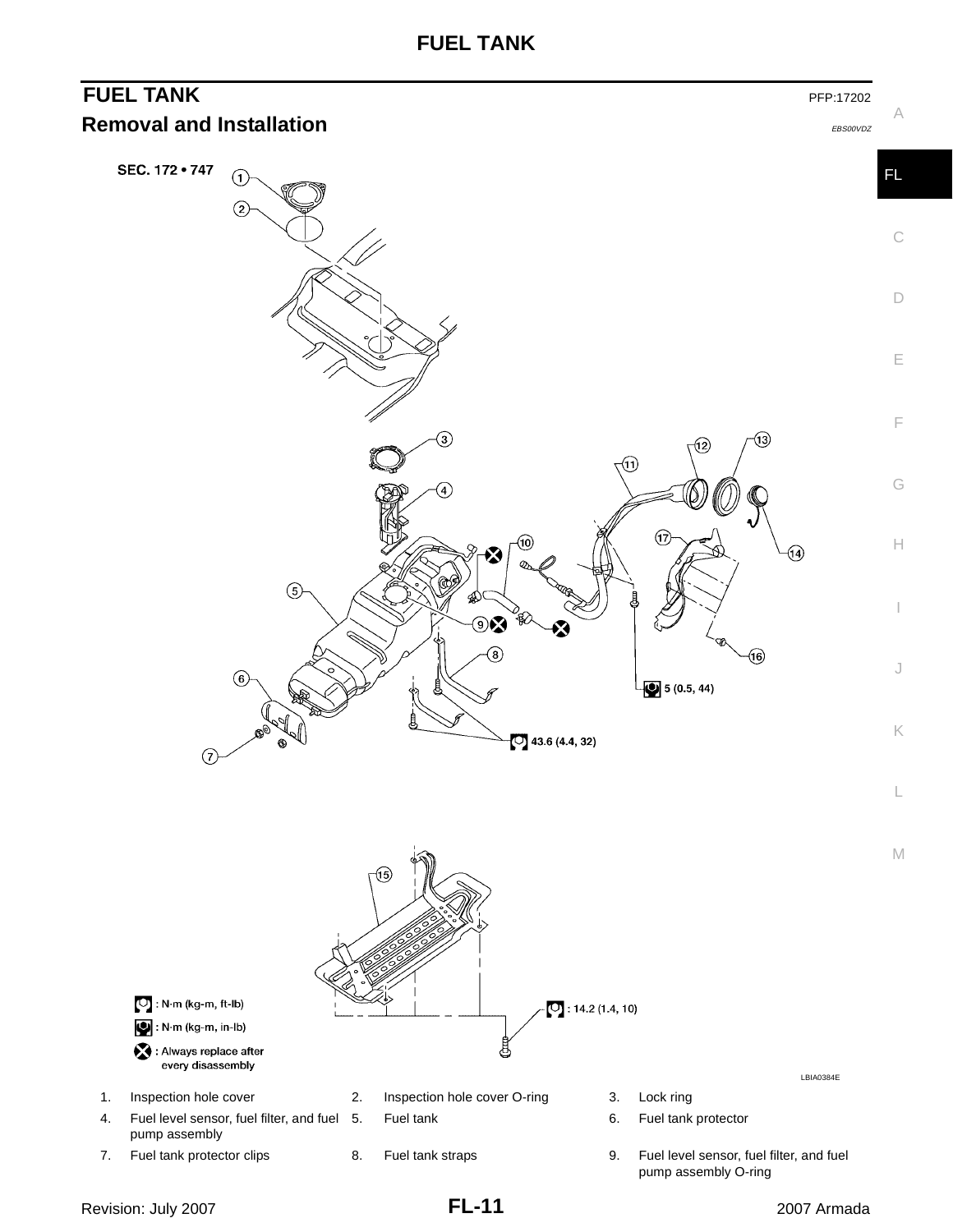# **FUEL TANK**

- 10. Fuel filler hose 11. Fuel filler pipe 12. Fuel filler cup
	-
- 
- 13. Fuel filler hose grommet 14. Fuel filler cap 15. Fuel tank shield
- 
- 
- 16. Clip 17. Fuel filler pipe shield
- <span id="page-11-0"></span>**REMOVAL**

#### **WARNING:**

#### **Follow the "General Precautions" before working on the fuel system. Refer to [FL-4, "General Precau](#page-3-2)[tions"](#page-3-2) .**

- 1. Drain the fuel from the fuel tank, if necessary.
	- Position the vehicle so it is level.
- 2. Remove the fuel filler cap to release the pressure from inside the fuel tank.
- 3. Check the fuel level on level gauge. If the fuel gauge indicates more than the level as shown (full or almost full), drain the fuel from the fuel tank until the fuel gauge indicates the level as shown, or less.
	- If the fuel pump does not operate, use the following procedure to drain the fuel to the specified level after disconnecting the fuel filler hose from the fuel filler pipe.
- a. Insert a suitable hose of less than 15 mm (0.59 in) diameter into the fuel filler pipe through the fuel filler opening to drain the fuel from fuel filler pipe.
- b. Insert a suitable hose into the fuel tank through the fuel filler hose to drain the fuel from the fuel tank.
	- As a quide, the fuel level reaches the fuel gauge position as shown, or less, when approximately 14 liters (3 3/4 US gal, 3 1/8 Imp gal) of fuel are drained from the fuel tank.
- 4. Remove the LH rear wheel and tire. Refer to WT-7, "Rotation".
- 5. Remove the four clips and remove the fuel filler pipe shield.



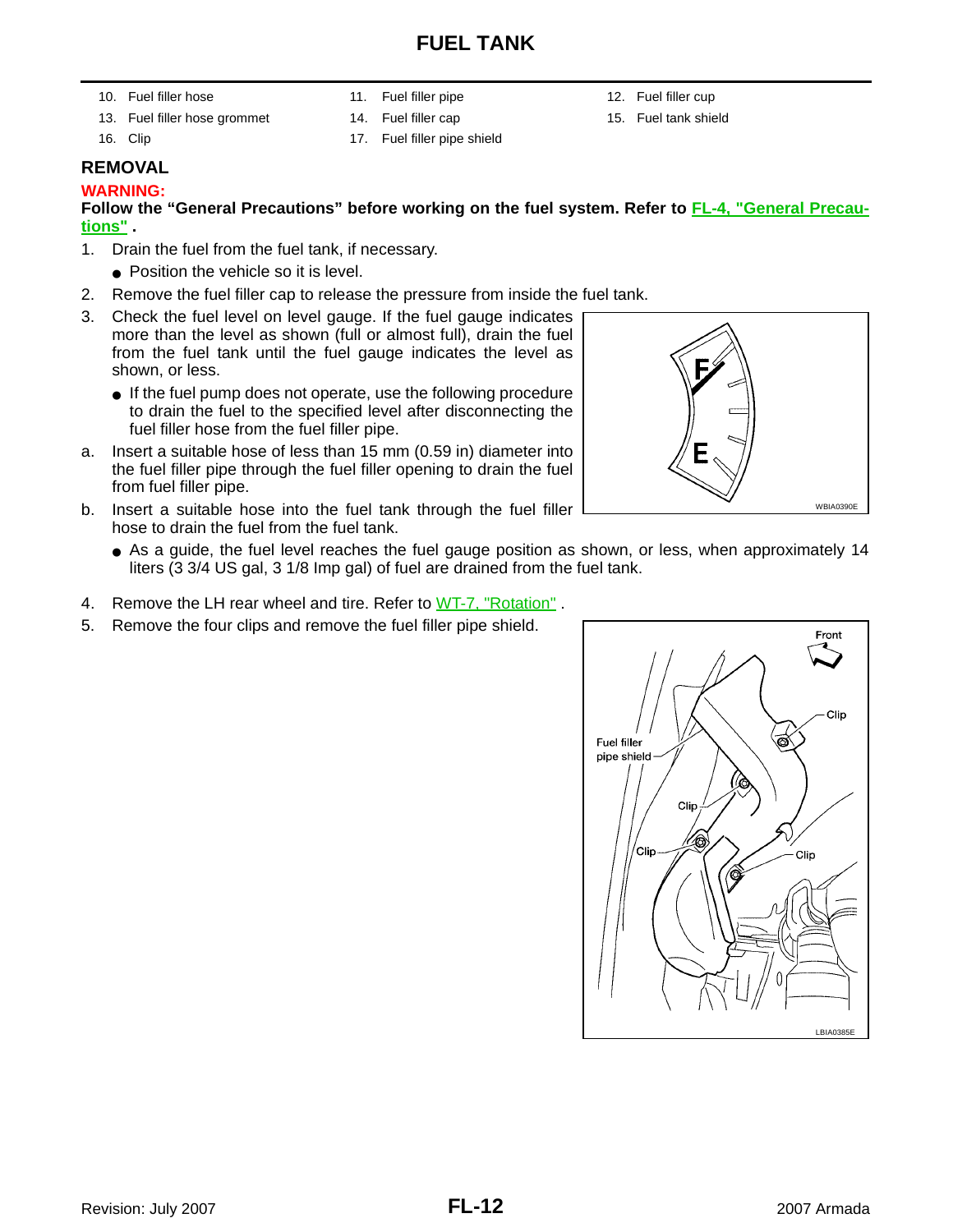# **FUEL TANK**

6. Disconnect the fuel filler hose from the fuel filler pipe and disconnect the vent hose quick connector.



- 7. Release the fuel pressure from the fuel lines. Refer to **EC-87, "FUEL PRESSURE RELEASE"**.
- 8. Disconnect the battery negative terminal.
- 9. Remove the second row LH rear seat and the third row rear seat. Refer to **SE-96, "THIRD SEAT"**.
- 10. Remove the second and third row rear seat belt buckles mounted on the floor. Refer to SB-3, "SEAT BELTS" .
- 11. Remove the LH center pillar trim, the LH rear trim panel, and the LH rear side door kick plate and weather stripping. Refer to **EI-31, "BODY SIDE TRIM"**.
- 12. Remove the second row rear center console and base. Refer to EI-34, "FLOOR TRIM"
- G 13. Reposition the floor carpet out of the way to access the inspection hole cover, located under the center LH rear seat.
- 14. Remove the inspection hole cover by turning the retainers 90° degrees clockwise.
	- Remove the O-ring.







Disconnect the quick connector as follows:

- Hold the sides of the connector, push in tabs and pull out the tube.
- If the connector and the tube are stuck together, push and pull several times until they start to move. Then disconnect them by pulling.



FL

A

C

D

E

F

H

I

J

K

L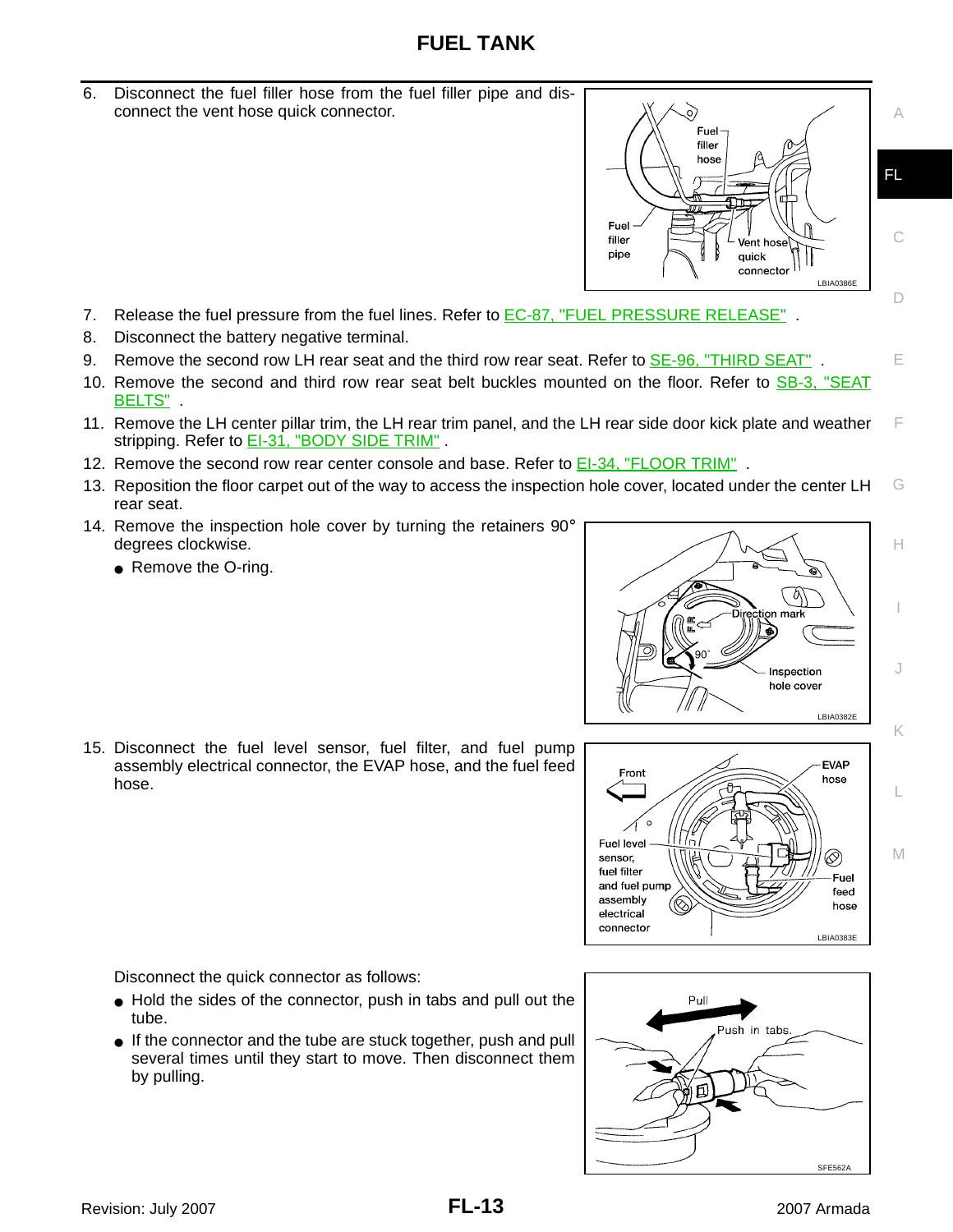#### **CAUTION:**

- **The quick connector can be disconnected when the tabs are completely depressed. Do not twist the quick connector more than necessary.**
- **Do not use any tools to disconnect the quick connector.**
- **Keep the resin tube away from heat. Be especially careful when welding near the tube.**
- **Prevent any acid liquids such as battery electrolyte, from getting on the resin tube.**
- **Do not bend or twist the resin tube during connection.**
- **Do not remove the remaining retainer on the hard tube (or the equivalent) except when the resin tube or the retainer is replaced.**
- **When the resin tube or hard tube, or the equivalent, is replaced, also replace the retainer with a new one (white colored retainer).**

● **To keep the quick connector clean and to avoid damage and contamination from foreign materials, cover the quick connector with plastic bags or suitable material as shown.** 

- 16. Remove the four bolts and remove the fuel tank shield.
- 17. Remove the propeller shaft. Refer to PR-8, "REAR PROPELLER SHAFT" .
- 18. Disconnect fuel filler hose, and vent hose at the fuel tank side.
- 19. Remove the fuel tank strap bolts while supporting the fuel tank with a suitable lift jack.



- 20. Disconnect the EVAP hose from the molded clip in the top of the fuel tank while lowering the fuel tank.
- 21. Lower the fuel tank using a suitable lift jack and remove it.



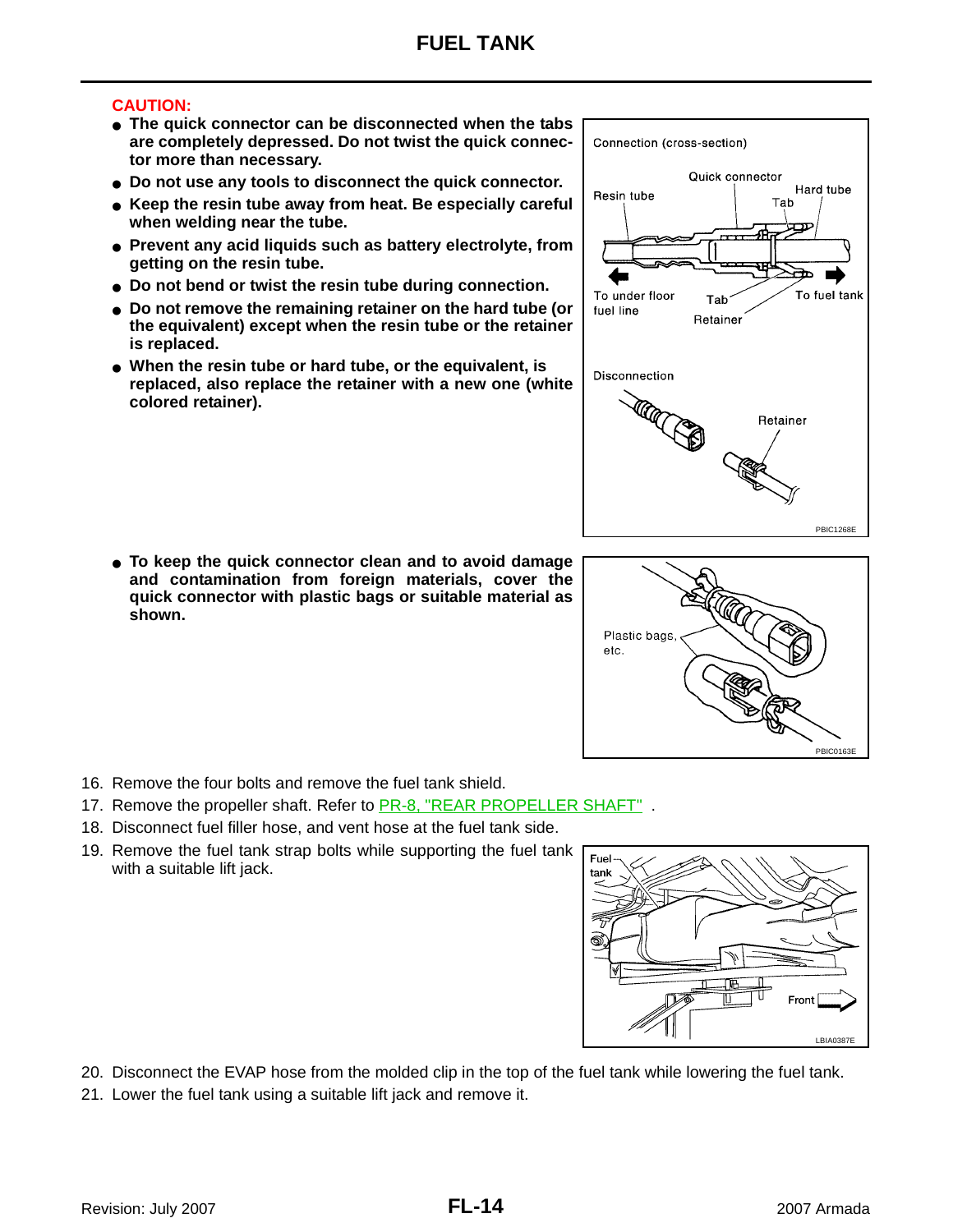22. If necessary, remove the lock ring using Tool.

#### **Tool number : — (J-46536)**

23. If necessary, remove the fuel level sensor, fuel filter, and fuel pump assembly. Discard the fuel level sensor, fuel filter, and fuel pump assembly O-ring.

#### **CAUTION:**

- **Do not bend the float arm during removal.**
- **Avoid impacts such as dropping when handling the components.**

#### <span id="page-14-0"></span>**INSTALLATION**

Installation is in the reverse order of removal.

- For installation, use a new fuel level sensor, fuel filter, and fuel pump assembly O-ring.
- Connect the quick connector as follows:
- Check the connection for any damage or foreign materials.
- Align the connector with the pipe, then insert the connector straight into the pipe until a click is heard.
- After connecting the quick connector, make sure that the connection is secure by checking as follows:
- Pull the tube and the connector to make sure they are securely connected.
- Visually inspect the connector to make sure the two retainer tabs are securely connected.



#### <span id="page-14-1"></span>**INSPECTION AFTER INSTALLATION**

- 1. Turn the ignition switch ON but do not start engine, then check the fuel pipe and hose connections for leaks while applying fuel pressure.
- 2. Start the engine and rev it above idle, then check that there are no fuel leaks at any of the fuel pipe and hose connections.

Front Lock ring FL Tool C LBIA0389E D

$$
\mathsf{A}
$$

E

F

G

H

I

J

K

L